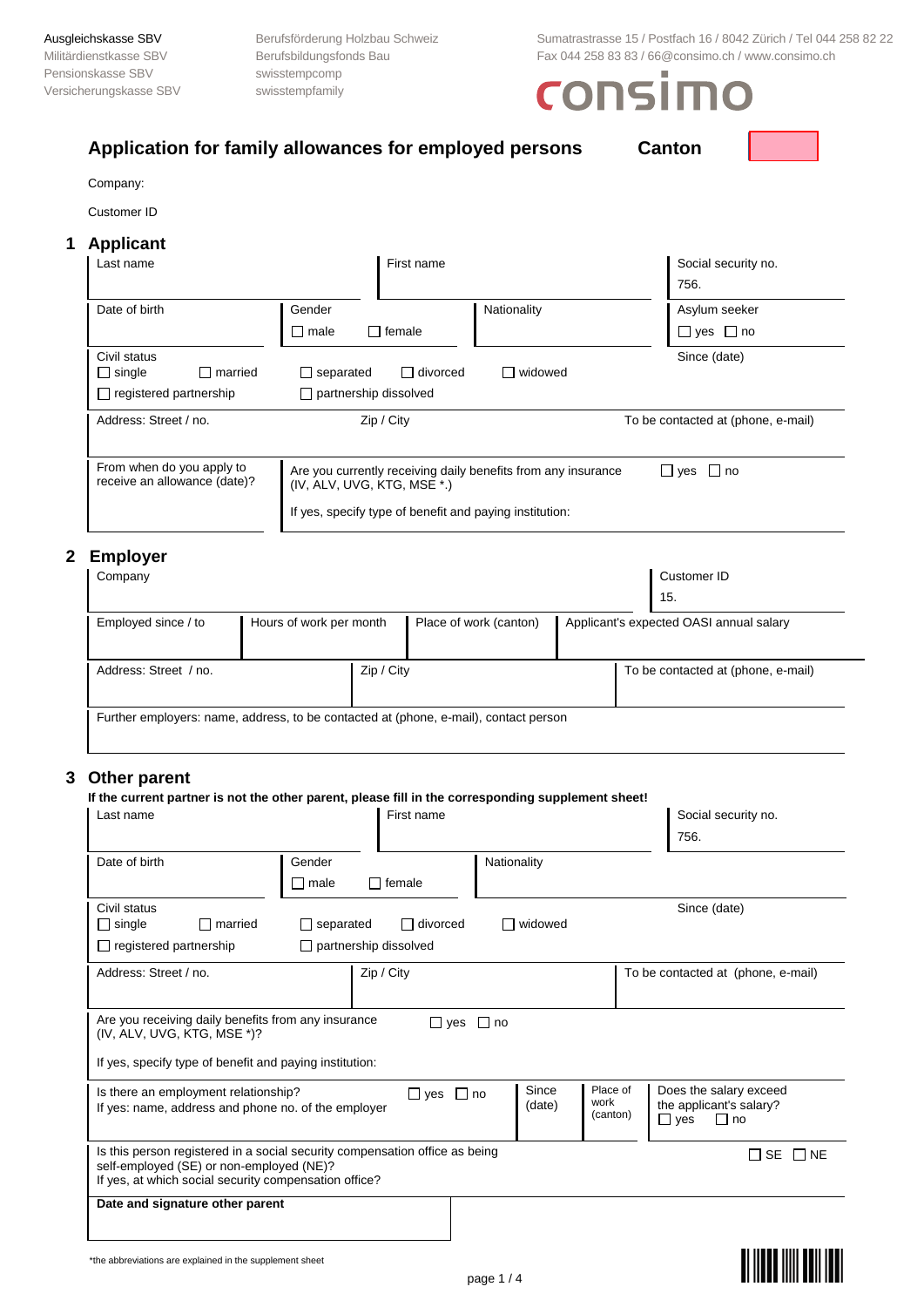# consimo

## **4 Child(ren) up to the age of 25**

If you wish to register more than 5 children, please fill in an additional application. **General information about the child**

| Last name / First name | Date of birth<br>------------------ | <b>Address of domicile</b><br> | Net income ** | Relationship between child and<br>applicant |       |       |       |       |       | <b>Disability</b> |
|------------------------|-------------------------------------|--------------------------------|---------------|---------------------------------------------|-------|-------|-------|-------|-------|-------------------|
| Social security no.    | Gender (m/f)                        | Zip / City                     |               | $B^*$                                       | $A^*$ | $S^*$ | $F^*$ | $S^*$ | $G^*$ | yes***            |
| 756.                   |                                     |                                | <b>CHF</b>    |                                             |       |       |       |       |       |                   |
| 756.                   |                                     |                                | <b>CHF</b>    |                                             |       |       |       |       |       |                   |
| 756.                   |                                     |                                | <b>CHF</b>    |                                             |       |       |       |       |       |                   |
| 756.                   |                                     |                                | <b>CHF</b>    |                                             |       |       |       |       |       |                   |
| 756.                   |                                     |                                | <b>CHF</b>    |                                             |       |       |       |       |       |                   |

 $*$  B = biological child, A = adopted child, S = stepchild, F = foster child, S = siblings, G = grandchild

\*\* Net income (salary, pension, daily benefits, yield on assets)

\*\*\* Children who are unable to work because of an illness or disability

### **5 Additional information**

(Does or did) any other person draw an allowance for one or several of the children listed in chapter 4 above?  $\Box$  yes  $\Box$  no **If yes: Please enclose the confirmation of the pertinent social security compensation office/family allowance office** 

### **6 Documents to be enclosed**

Documents that are not written in one of Switzerland's official languages **must** be translated by a recognised translator.

| All applicants:                                   | Copy of the family booklet (parents and children) or copies of the children's birth<br>certificates and marriage certificate<br>Confirmation of pertinent alternative provider (IV, ALV, UVG, KTG, MSE), if any<br>benefits were received by any of the persons concerned<br>Copy of the latest family allowance decision or family allowance confirmation by<br>the latest employer, including specific date of expiry. |
|---------------------------------------------------|--------------------------------------------------------------------------------------------------------------------------------------------------------------------------------------------------------------------------------------------------------------------------------------------------------------------------------------------------------------------------------------------------------------------------|
| Foreigners:                                       | Parents: valid foreigner's ID and marriage certificate<br>Children: valid foreigner's ID                                                                                                                                                                                                                                                                                                                                 |
| Divorced or separated persons:                    | Excerpt from the divorce decree or decree of judicial separation regarding custody<br>and care                                                                                                                                                                                                                                                                                                                           |
| <b>Unmarried Person:</b>                          | Acknowledgement of paternity<br>Support contract<br>Child support agreement about joint custody                                                                                                                                                                                                                                                                                                                          |
| For children over 16 years to 25 years<br>of age: | Current confirmation of education / medical certificate for occupational disability<br>$\equiv$<br>Apprenticeship contract - school confirmation - trainee agreement – confirmation<br>of studies                                                                                                                                                                                                                        |
| Children with residence abroad:                   | Current confirmation by the pertinent foreign authorities on family allowances or a<br>completed E411 form                                                                                                                                                                                                                                                                                                               |
| Date and signature (applicant)                    | Date, stamp and signature (employer)                                                                                                                                                                                                                                                                                                                                                                                     |
|                                                   |                                                                                                                                                                                                                                                                                                                                                                                                                          |

**Please make sure to comply with the requirements on the next page.**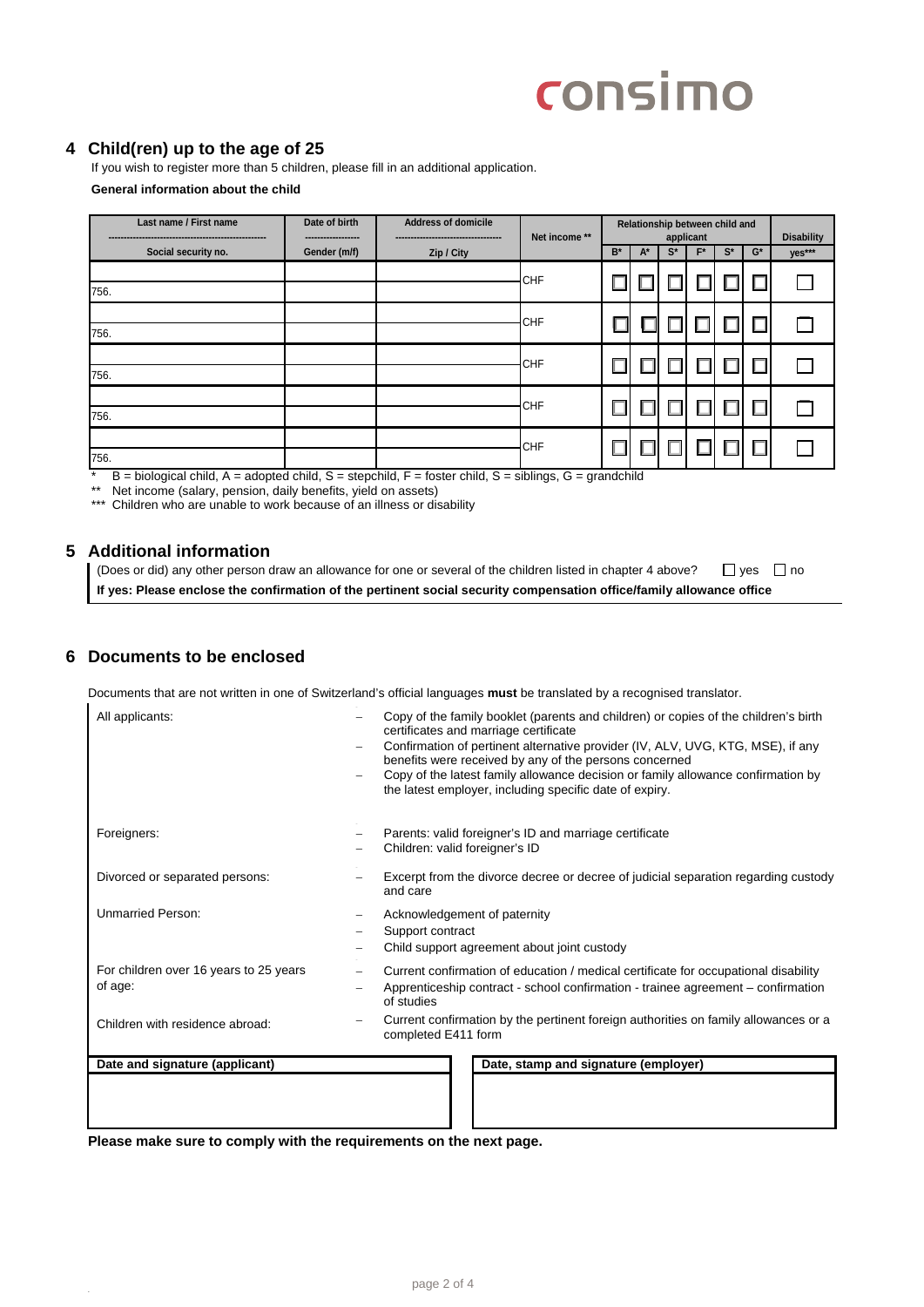# consimo

## **7 Important notes / confirmation of application**

#### **Important notes**

- − Applications can only be processed if fully completed and accompanied by all pertinent documents/enclosures.
- − Employers act at their own risk if paying family allowance prior to having received the corresponding allowance decision.

#### **The undersigned persons confirm that**

- − they have completed the application truthfully,
- − they have taken note that only one full allowance can be drawn for each child,
- − they are liable to prosecution if providing false information or failing to disclose,<br>
− they must pay back any allowance claimed wrongfully.
- − they must pay back any allowance claimed wrongfully,<br>
− they immediately notify their employer, or the compens
- they immediately notify their employer, or the compensation office, respectively, of any changes in their family situation that might have an impact on their entitlement to child allowance.

Please submit the completed application form to your employer's HR administration. They will check completeness and transmit the application to the competent family compensation fund.

If you want to send the application yourself, please submit it first to your HR administration so they can complete point 2 of the application.